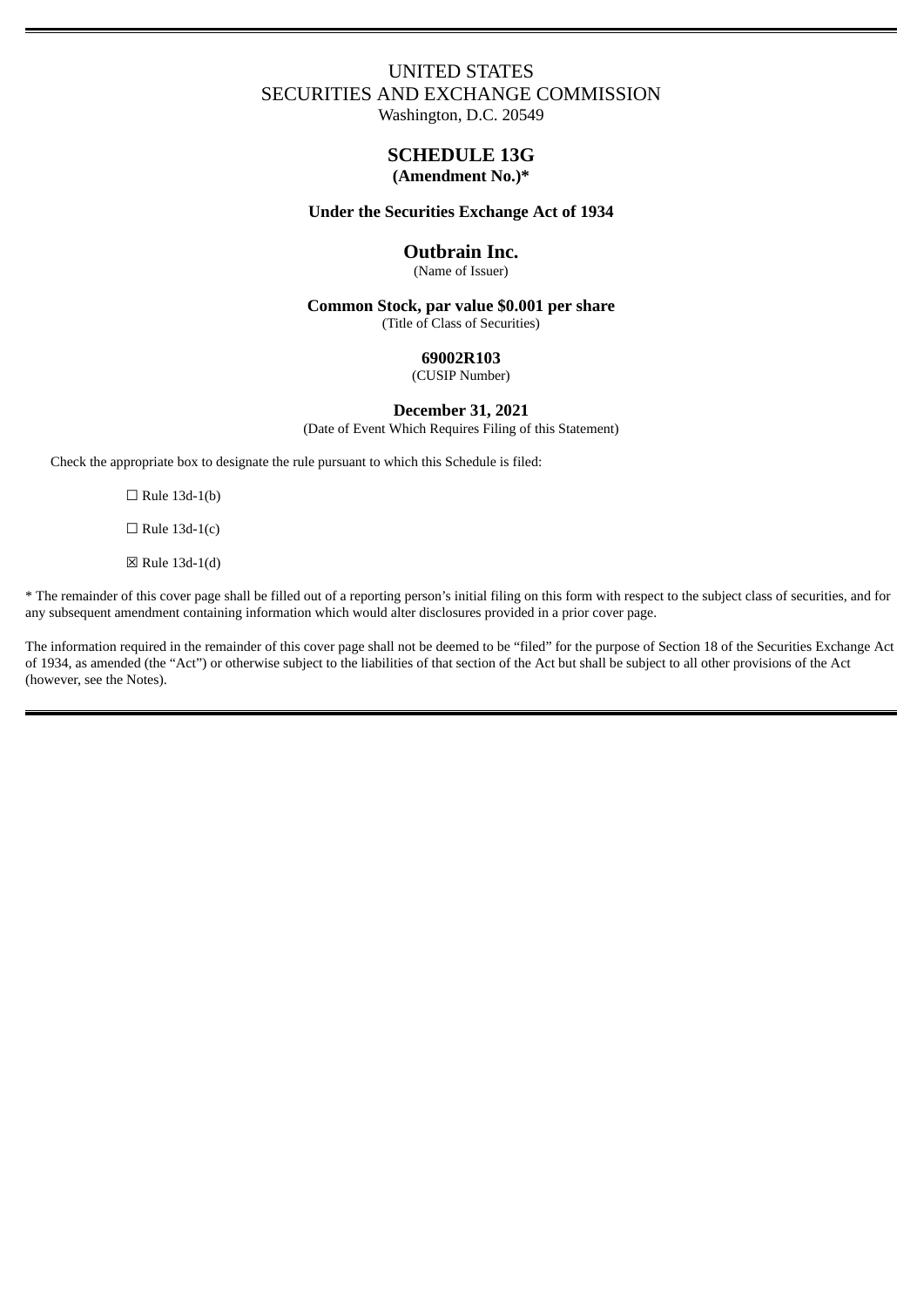| <b>CUSIP No. 69002R103</b>                                                                                                               |                                                                                       |              | <b>Schedule 13G</b>                         |  |  |  |  |  |
|------------------------------------------------------------------------------------------------------------------------------------------|---------------------------------------------------------------------------------------|--------------|---------------------------------------------|--|--|--|--|--|
| $\vert$ 1                                                                                                                                | <b>NAME OF REPORTING PERSON</b><br>RM Hamburg Holding GmbH (f/k/a Gruner + Jahr GmbH) |              |                                             |  |  |  |  |  |
| $\overline{2}$                                                                                                                           | CHECK THE APPROPRIATE BOX IF A MEMBER OF A GROUP<br>(a) $\Box$<br>$(b)$ $\boxtimes$   |              |                                             |  |  |  |  |  |
| 3                                                                                                                                        | <b>SEC USE ONLY</b>                                                                   |              |                                             |  |  |  |  |  |
| $\overline{4}$                                                                                                                           | CITIZENSHIP OR PLACE OF ORGANIZATION<br>Germany                                       |              |                                             |  |  |  |  |  |
| <b>NUMBER OF</b><br><b>SHARES</b><br><b>BENEFICIALLY</b><br><b>OWNED BY</b><br><b>EACH</b><br><b>REPORTING</b><br><b>PERSON</b><br>WITH: | 5                                                                                     | $\Omega$     | <b>SOLE VOTING POWER</b>                    |  |  |  |  |  |
|                                                                                                                                          | 6                                                                                     |              | <b>SHARED VOTING POWER</b><br>3,603,179 (1) |  |  |  |  |  |
|                                                                                                                                          | 7                                                                                     | $\mathbf{0}$ | SOLE DISPOSITIVE POWER                      |  |  |  |  |  |
|                                                                                                                                          | 8                                                                                     | 3,603,179    | <b>SHARED DISPOSITIVE POWER</b>             |  |  |  |  |  |
| 9                                                                                                                                        | AGGREGATE AMOUNT BENEFICIALLY OWNED BY EACH REPORTING PERSON                          |              |                                             |  |  |  |  |  |
|                                                                                                                                          | 3,603,179 (1)                                                                         |              |                                             |  |  |  |  |  |
| 10                                                                                                                                       | CHECK BOX IF THE AGGREGATE AMOUNT IN ROW (9) EXCLUDES CERTAIN SHARES $\Box$           |              |                                             |  |  |  |  |  |
| 11                                                                                                                                       | PERCENT OF CLASS REPRESENTED BY AMOUNT IN ROW 9                                       |              |                                             |  |  |  |  |  |
|                                                                                                                                          | $6.30\%$ (1)                                                                          |              |                                             |  |  |  |  |  |
| 12                                                                                                                                       | <b>TYPE OF REPORTING PERSON</b>                                                       |              |                                             |  |  |  |  |  |
|                                                                                                                                          | C <sub>O</sub>                                                                        |              |                                             |  |  |  |  |  |

(1) See Item 4 below. The Reporting Person owns 3,603,179 shares of Common Stock of the Issuer. As of February 28, 2022 the Issuer's outstanding capital stock consists of 57,223,650 shares of Common Stock, \$0.001 par value per share as more fully described in the Issuer's 10-K (File No. 001-40643) filed with the SEC on March 18, 2022.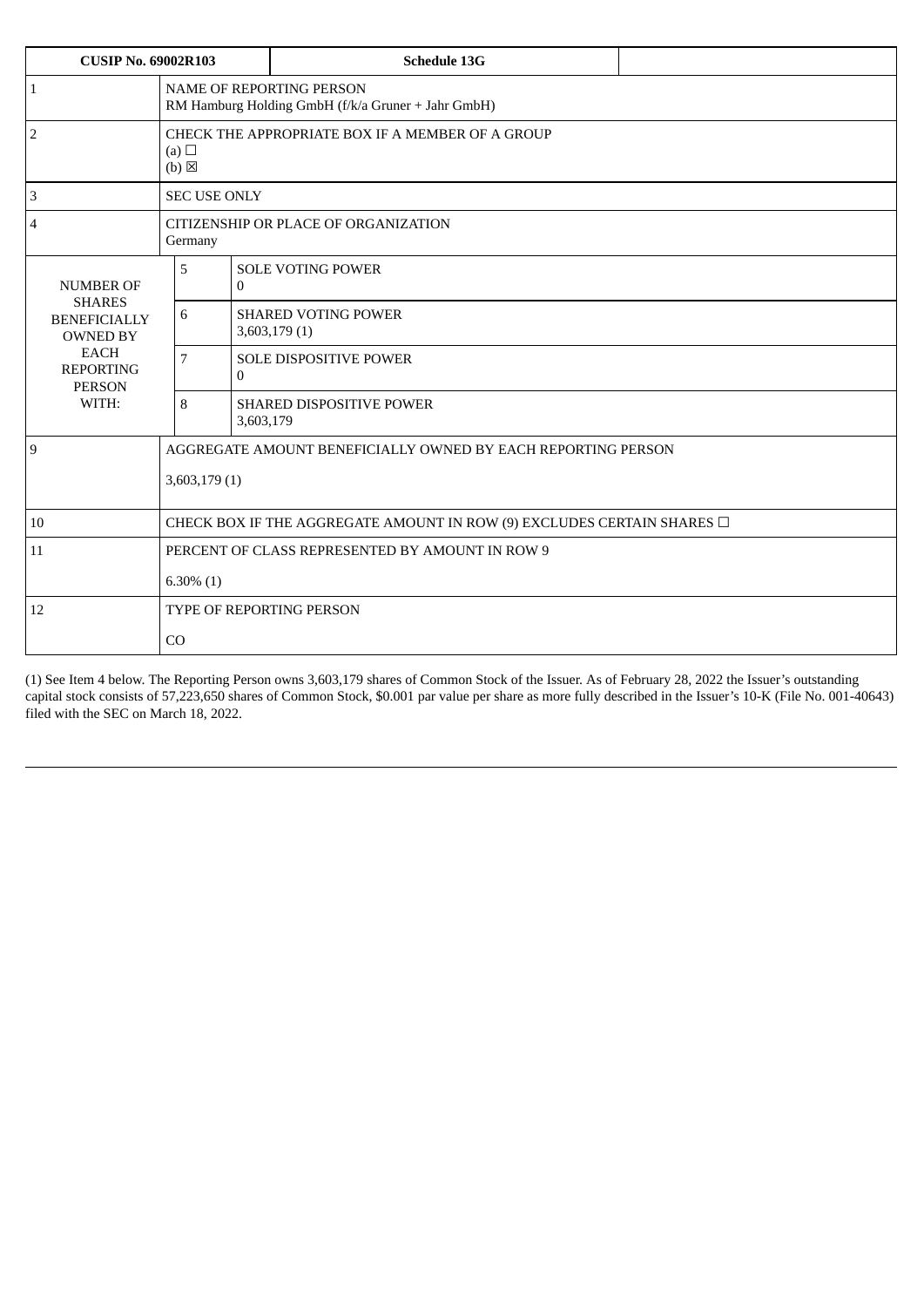| <b>CUSIP No. 69002R103</b>                                                                                           |                                                                                     |               | <b>Schedule 13G</b>                                                         |  |  |  |  |  |
|----------------------------------------------------------------------------------------------------------------------|-------------------------------------------------------------------------------------|---------------|-----------------------------------------------------------------------------|--|--|--|--|--|
| $\mathbf{1}$                                                                                                         | <b>NAME OF REPORTING PERSON</b><br>Bertelsmann SE & Co. KGaA                        |               |                                                                             |  |  |  |  |  |
| $\sqrt{2}$                                                                                                           | CHECK THE APPROPRIATE BOX IF A MEMBER OF A GROUP<br>(a) $\Box$<br>$(b)$ $\boxtimes$ |               |                                                                             |  |  |  |  |  |
| $\ensuremath{\mathsf{3}}$                                                                                            | <b>SEC USE ONLY</b>                                                                 |               |                                                                             |  |  |  |  |  |
| $\overline{4}$                                                                                                       | CITIZENSHIP OR PLACE OF ORGANIZATION<br>Germany                                     |               |                                                                             |  |  |  |  |  |
| <b>NUMBER OF</b>                                                                                                     | 5                                                                                   | $\theta$      | <b>SOLE VOTING POWER</b>                                                    |  |  |  |  |  |
| <b>SHARES</b><br><b>BENEFICIALLY</b><br><b>OWNED BY</b><br><b>EACH</b><br><b>REPORTING</b><br><b>PERSON</b><br>WITH: | 6                                                                                   |               | <b>SHARED VOTING POWER</b><br>3,603,179 (1)                                 |  |  |  |  |  |
|                                                                                                                      | $\overline{7}$                                                                      | $\mathbf{0}$  | <b>SOLE DISPOSITIVE POWER</b>                                               |  |  |  |  |  |
|                                                                                                                      | 8                                                                                   | 3,603,179 (1) | <b>SHARED DISPOSITIVE POWER</b>                                             |  |  |  |  |  |
| 9                                                                                                                    | AGGREGATE AMOUNT BENEFICIALLY OWNED BY EACH REPORTING PERSON<br>3,603,179 (1)       |               |                                                                             |  |  |  |  |  |
| 10                                                                                                                   |                                                                                     |               | CHECK BOX IF THE AGGREGATE AMOUNT IN ROW (9) EXCLUDES CERTAIN SHARES $\Box$ |  |  |  |  |  |
| 11                                                                                                                   | PERCENT OF CLASS REPRESENTED BY AMOUNT IN ROW 9                                     |               |                                                                             |  |  |  |  |  |
|                                                                                                                      | $6.30\%$ (1)                                                                        |               |                                                                             |  |  |  |  |  |
| 12                                                                                                                   | <b>TYPE OF REPORTING PERSON</b>                                                     |               |                                                                             |  |  |  |  |  |
|                                                                                                                      | CO                                                                                  |               |                                                                             |  |  |  |  |  |

(1) See Item 4 below. The Reporting Person owns 3,603,179 shares of Common Stock of the Issuer. As of February 28, 2022 the Issuer's outstanding capital stock consists of 57,223,650 of Common Stock, \$0.001 par value per share as more fully described in the Issuer's 10-K (File No. 001-40643) filed with the SEC on March 18, 2022.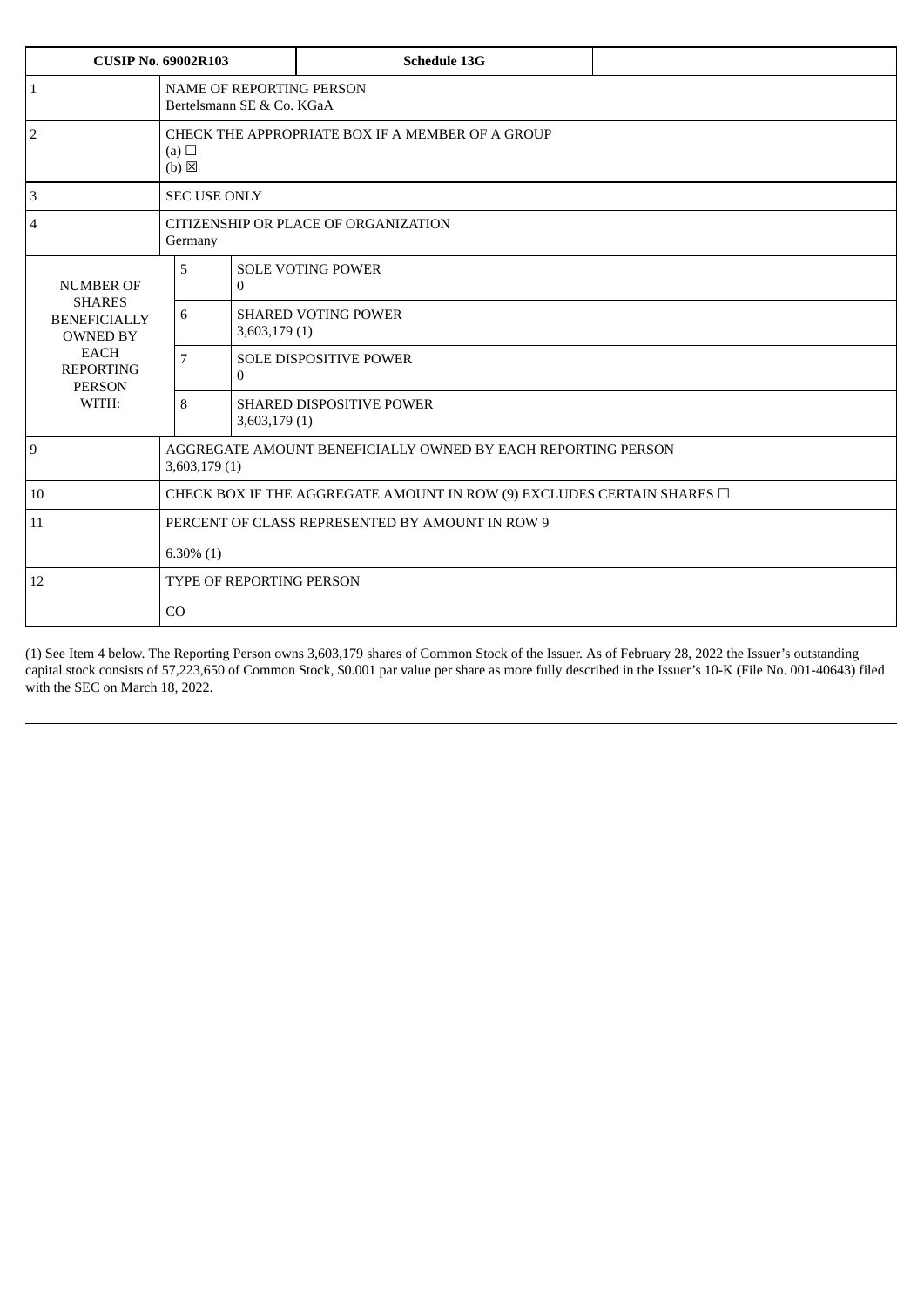#### **Item 1(a). Name of Issuer:**

Outbrain Inc. (the "Issuer")

#### **Item 1(b). Address of Issuer's Principal Executive Offices:**

111 West 19th Street, New York, NY 10011

## **Item 2(a). Name of Person Filing:**

RM Hamburg Holding GmbH and

Bertelsmann SE & Co. KGaA (each a "Reporting Person")

## **Item 2(b). Address of Principal Business Office or, if none, Residence:**

RM Hamburg Holding GmbH – Am Baumwall 11, D-20459 Hamburg, Germany

Bertelsmann SE & Co. KGaA – Carl-Bertelsmann-Strasse 270, 33311 Gütersloh, Germany

## **Item 2(c). Citizenship:**

RM Hamburg Holding GmbH – Germany

Bertelsmann SE & Co. KGaA – Germany

## **Item 2(d). Titles of Classes of Securities:**

Common Stock, par value \$0.001 per share

#### **Item 2(e). CUSIP Number:**

## 69002R103

| Item 3. |        | If This Statement is Filed Pursuant to Rule 13d-1(b), or 13d-2(b) or (c), Check Whether the Person Filing is a(n):                                                                           |
|---------|--------|----------------------------------------------------------------------------------------------------------------------------------------------------------------------------------------------|
| (a)     | $\Box$ | Broker or dealer registered under Section 15 of the Exchange Act (15 U.S.C. 780).                                                                                                            |
| (b)     | $\Box$ | Bank as defined in Section 3(a)(6) of the Exchange Act (15 U.S.C. 78c)                                                                                                                       |
| (c)     | $\Box$ | Insurance company as defined in Section $3(a)(19)$ of the Exchange Act (15 U.S.C. 78c).                                                                                                      |
| (d)     | $\Box$ | Investment company registered under Section 8 of the Investment Company Act of 1940 (15 U.S.C. 80a-8).                                                                                       |
| (e)     | $\Box$ | Investment adviser in accordance with $\S240.13d-1(b)(1)(ii)(E)$ .                                                                                                                           |
| (f)     | $\Box$ | Employee benefit plan or endowment fund in accordance with $\S 240.13d-1(b)(1)(ii)(F)$ .                                                                                                     |
| (g)     | $\Box$ | Parent holding company or control person in accordance with §240.13d-1(b)(1)(ii)(G).                                                                                                         |
| (h)     | $\Box$ | Savings association as defined in Section 3(b) of the Federal Deposit Insurance Act (12 U.S.C. 1813).                                                                                        |
| (i)     | $\Box$ | Church plan that is excluded from the definition of an investment company under Section $3(c)(14)$ of the Investment Company Act of<br>1940 (15 U.S.C. 80a-3).                               |
| (j)     | $\Box$ | Non-U.S. institution, in accordance with $\S$ 240.13d-1(b)(1)(ii)(J).                                                                                                                        |
| (k)     | $\Box$ | Group in accordance with §240.13d-1(b)(1)(ii)(K). If filing as a non-U.S. institution in accordance with §240.13d-1(b)(1)(ii)(J), please<br>specify the type of institution: ______________. |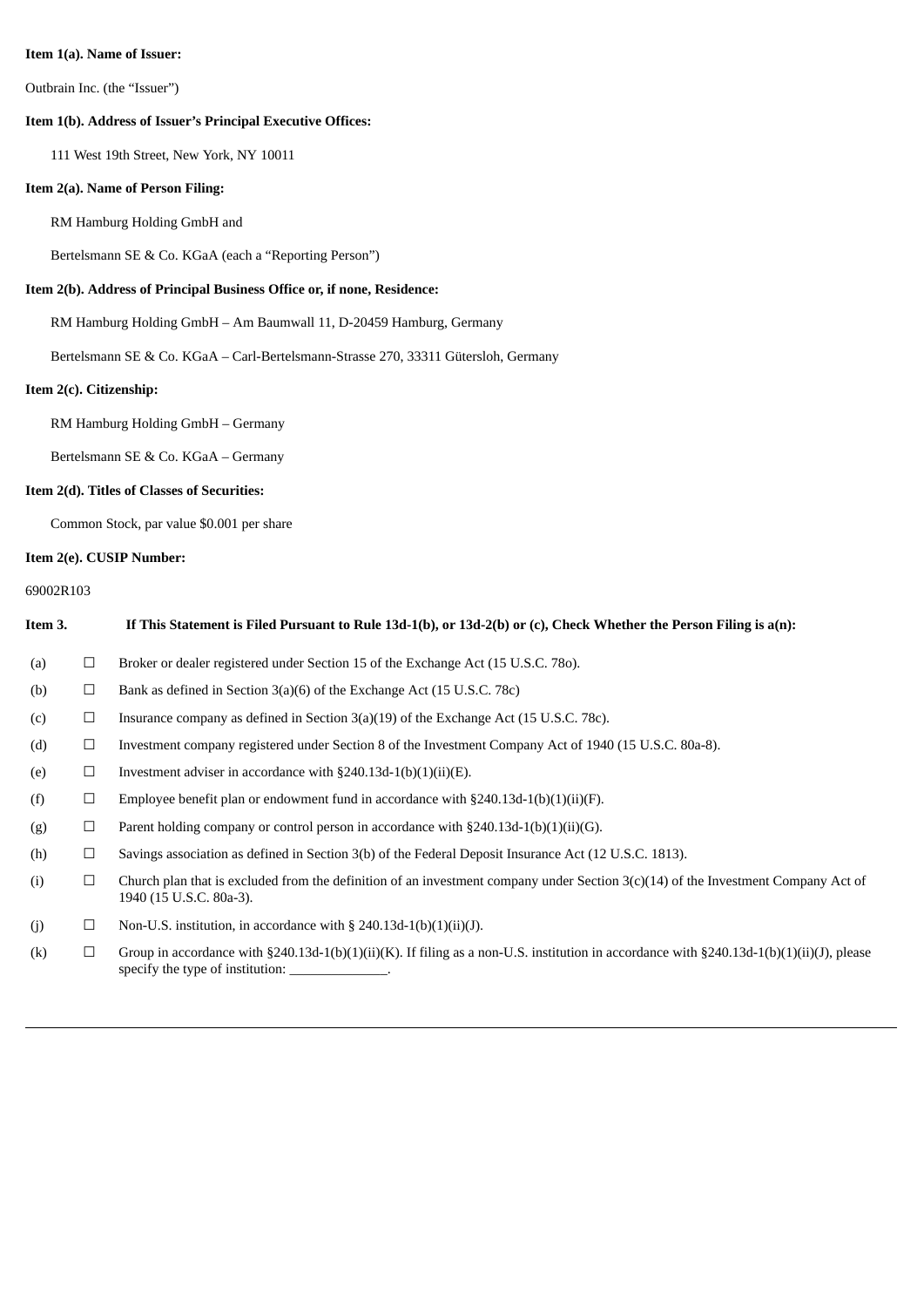#### **Item 4. Ownership**

- (a) Amount beneficially owned: 3,603,179
- (b) Percent of class: 6.30
- (c) Number of shares as to which such person has:
	- (i) Sole power to vote or to direct the vote: 0
	- (ii) Shared power to vote or to direct the vote: 3,603,179
	- (iii) Sole power to dispose or to direct the disposition of: 0
	- (iv) Shared power to dispose or to direct the disposition of: 3,603,179

The responses to Items 5-11 of the cover pages of this Schedule 13G are incorporated by reference herein.

As of 18 March 2022 each Reporting Person may be deemed to beneficially own 3,603,179 shares of Common Stock, representing 6.30% of the total Common Stock issued and outstanding. RM Hamburg Holding GmbH, a German limited liability company, is the record holder of these shares. RM Hamburg Holding GmbH is a wholly owned subsidiary of Bertelsmann SE & Co. KGaA.

#### **Item 5. Ownership of Five Percent or Less of a Class.**

Not Applicable.

#### **Item 6. Ownership of More than Five Percent on Behalf of Another Person.**

Not Applicable.

#### Item 7. Identification and Classification of the Subsidiary Which Acquired the Security Being Reported on By the Parent Holding Company.

Not Applicable.

#### **Item 8. Identification and Classification of Members of the Group.**

Not Applicable.

#### **Item 9. Notice of Dissolution of Group.**

Not Applicable.

#### **Item 10. Certification.**

By signing below I certify that, to the best of my knowledge and belief, the securities referred to above were not acquired and are not held for the purpose of or with the effect of changing or influencing the control of the issuer of the securities and were not acquired and are not held in connection with or as a participant in any transaction having that purpose or effect.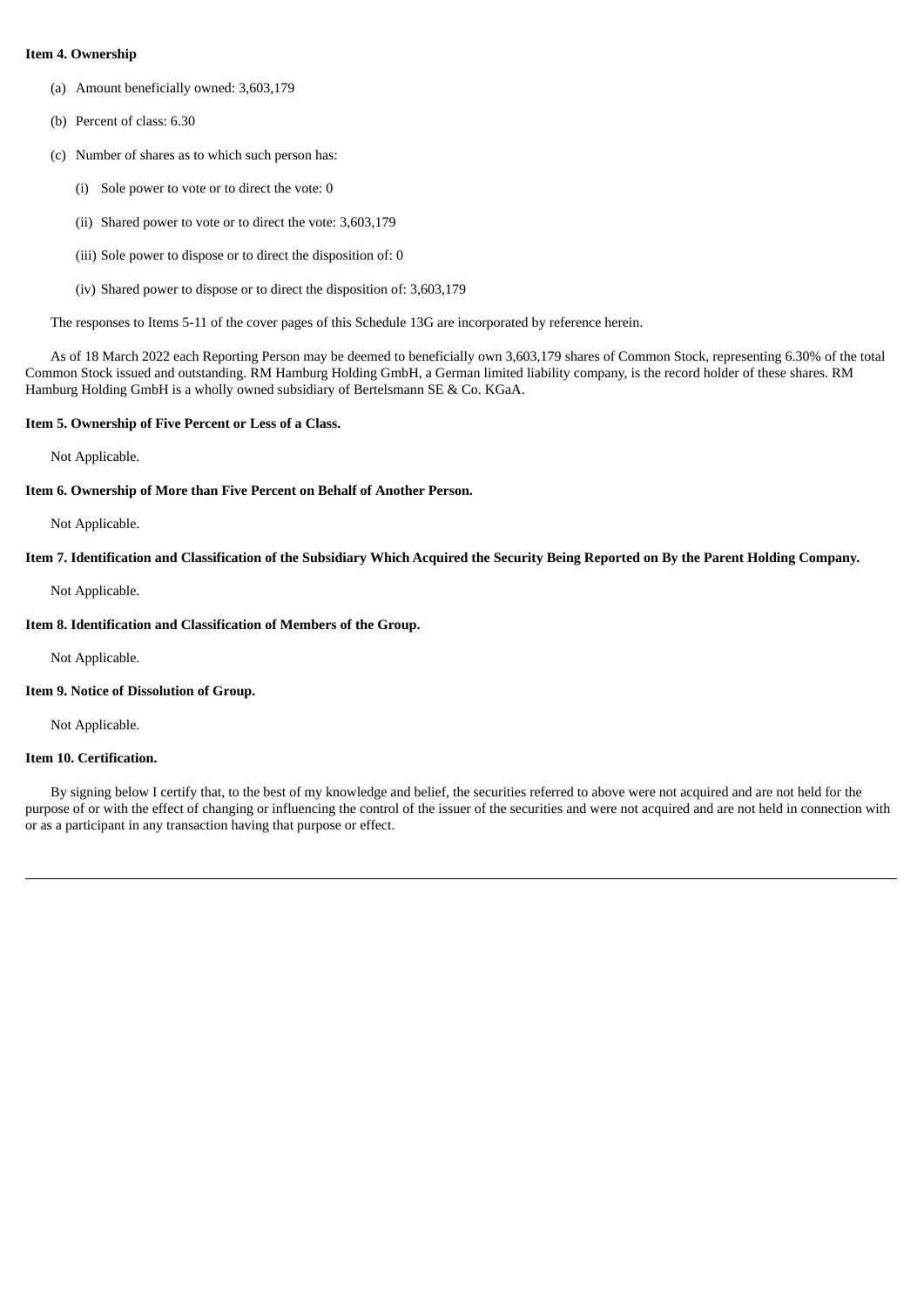#### **SIGNATURES**

After reasonable inquiry and to the best of its knowledge and belief, the undersigned hereby certify that the information set forth in this statement is true, complete and correct.

Dated: May 27, 2022

#### **RM Hamburg Holding GmbH**

/s/Dr. Udo Stalleicken Name: Dr. Udo Stalleicken Title: Director (*Geschäftsführer*)

/s/ Wulf Bettina Name: Wulf Bettina Title: Authorized Attorney (*Prokuristin*)

## **Bertelsmann SE & Co. KGaA**

/s/ Patricia Engels Name: Patricia Engels Title: Authorized Attorney (*Prokuristin*)

/s/Dr. Michael Kronenburg Name: Dr. Michael Kronenburg Title: Authorized Attorney (*Prokurist*)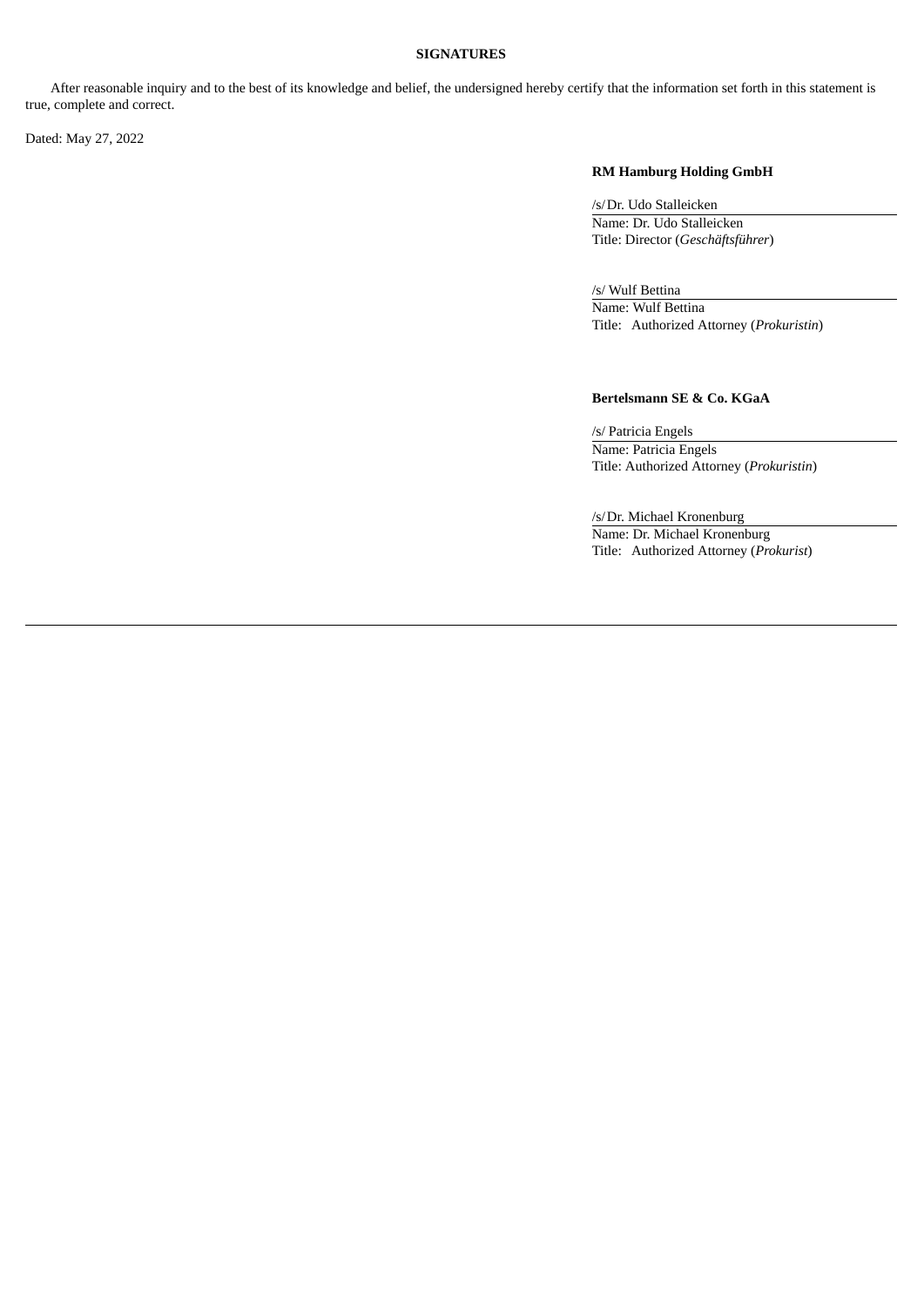Exhibit

Exhibit A

Description

Joint Filing Agreement dated, May 16, 2022, by and among RM Hamburg Holding GmbH and Bertelsmann SE & Co. KGaA